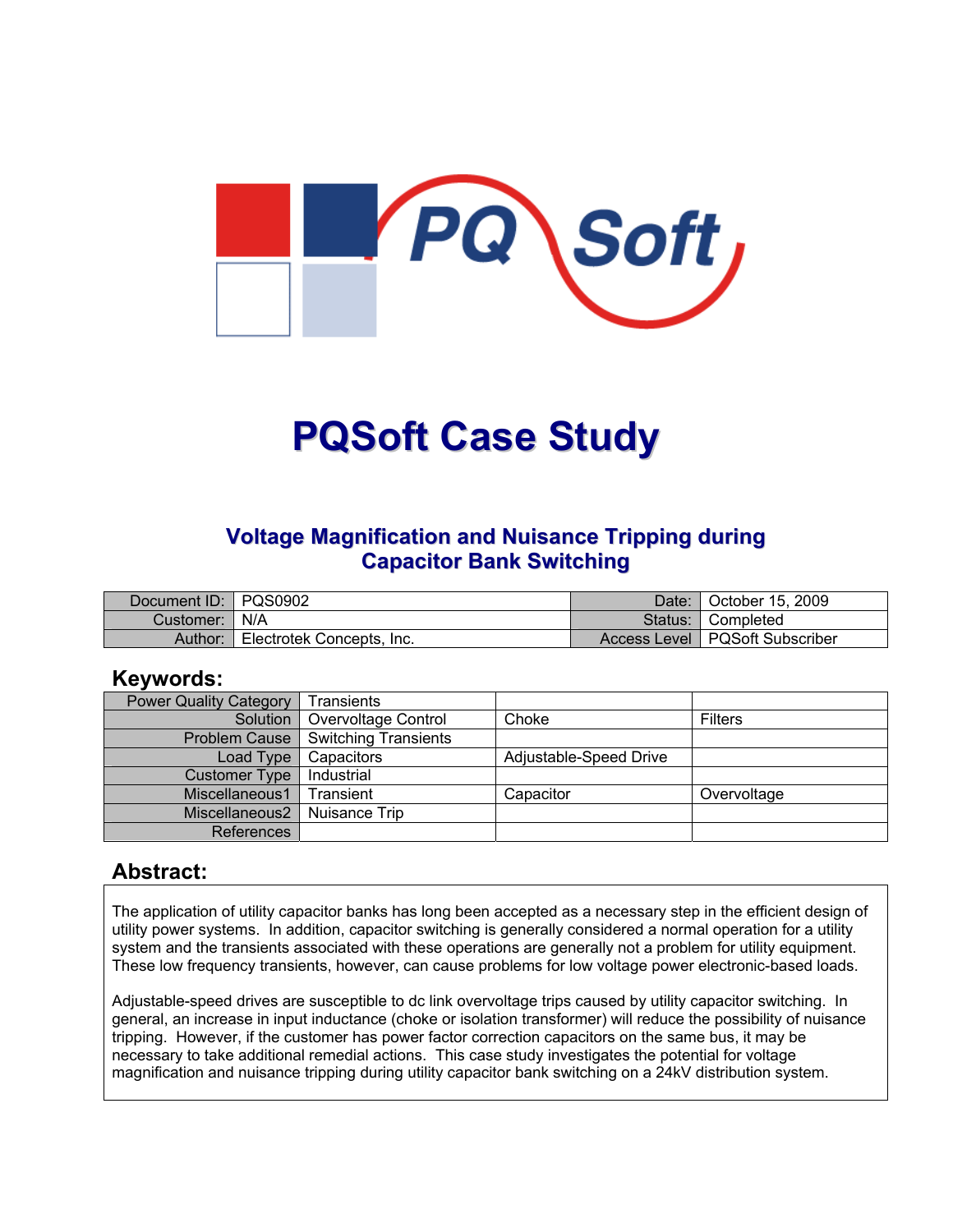## <span id="page-1-0"></span>**TABLE OF CONTENTS**

## **LIST OF FIGURES**

## **RELATED STANDARDS**

IEEE Std. 1036-1992

## **GLOSSARY AND ACRONYMS**

| ASD.        | Adjustable-Speed Drive                     |
|-------------|--------------------------------------------|
| <b>PWM</b>  | <b>Pulse Width Modulation</b>              |
| <b>MOV</b>  | Metal Oxide Varistor                       |
| <b>TVSS</b> | <b>Transient Voltage Surge Suppressors</b> |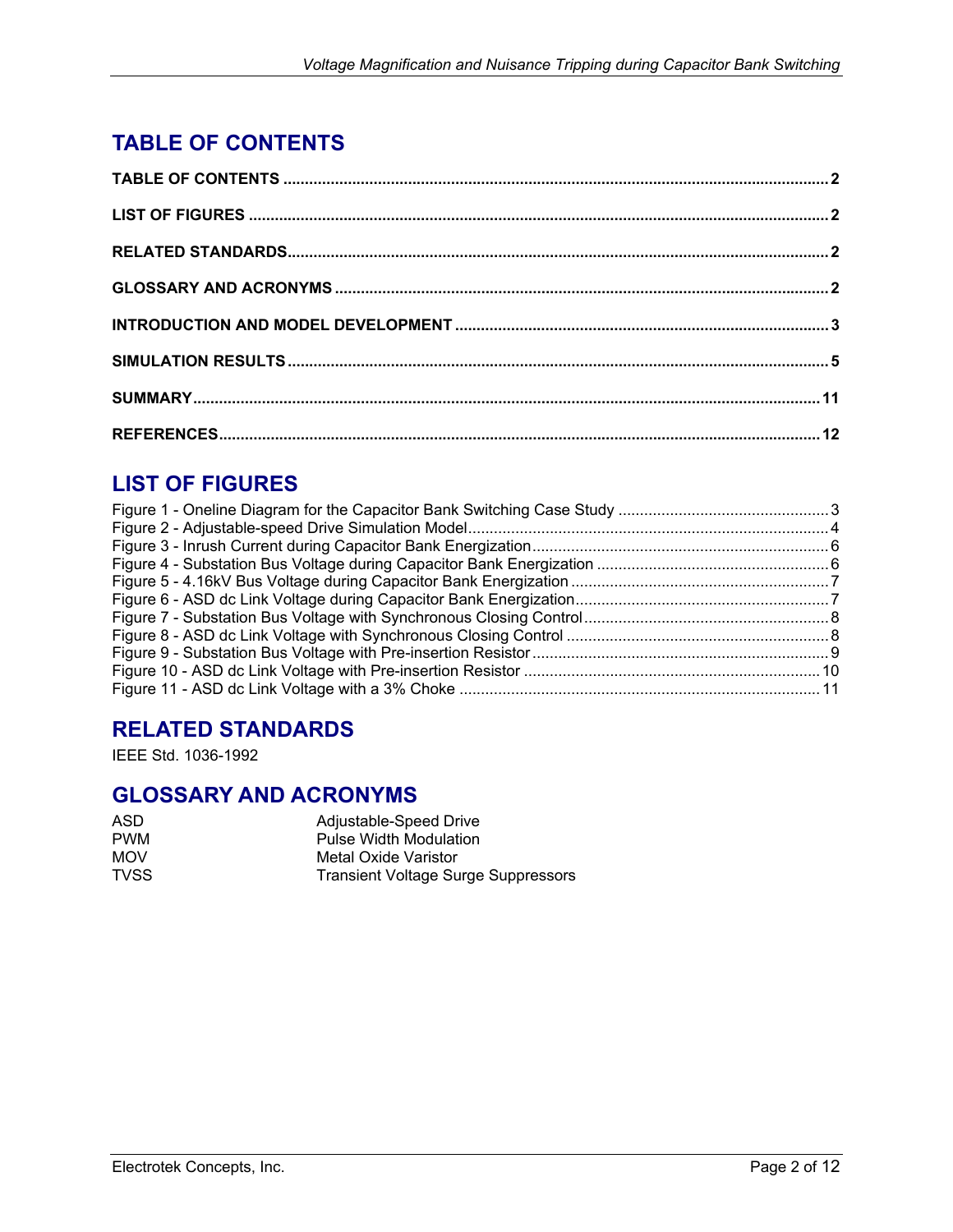## <span id="page-2-0"></span>**INTRODUCTION AND MODEL DEVELOPMENT**

The potential for voltage magnification and nuisance tripping during utility capacitor bank switching was studied for the system shown in [Figure 1.](#page-2-1) The accuracy of the system model was verified using threephase and single-line-to-ground fault currents and other steady-state quantities, such as capacitor bank inrush and rated current and voltage rise.

<span id="page-2-1"></span>

**Figure 1 - Oneline Diagram for the Capacitor Bank Switching Case Study**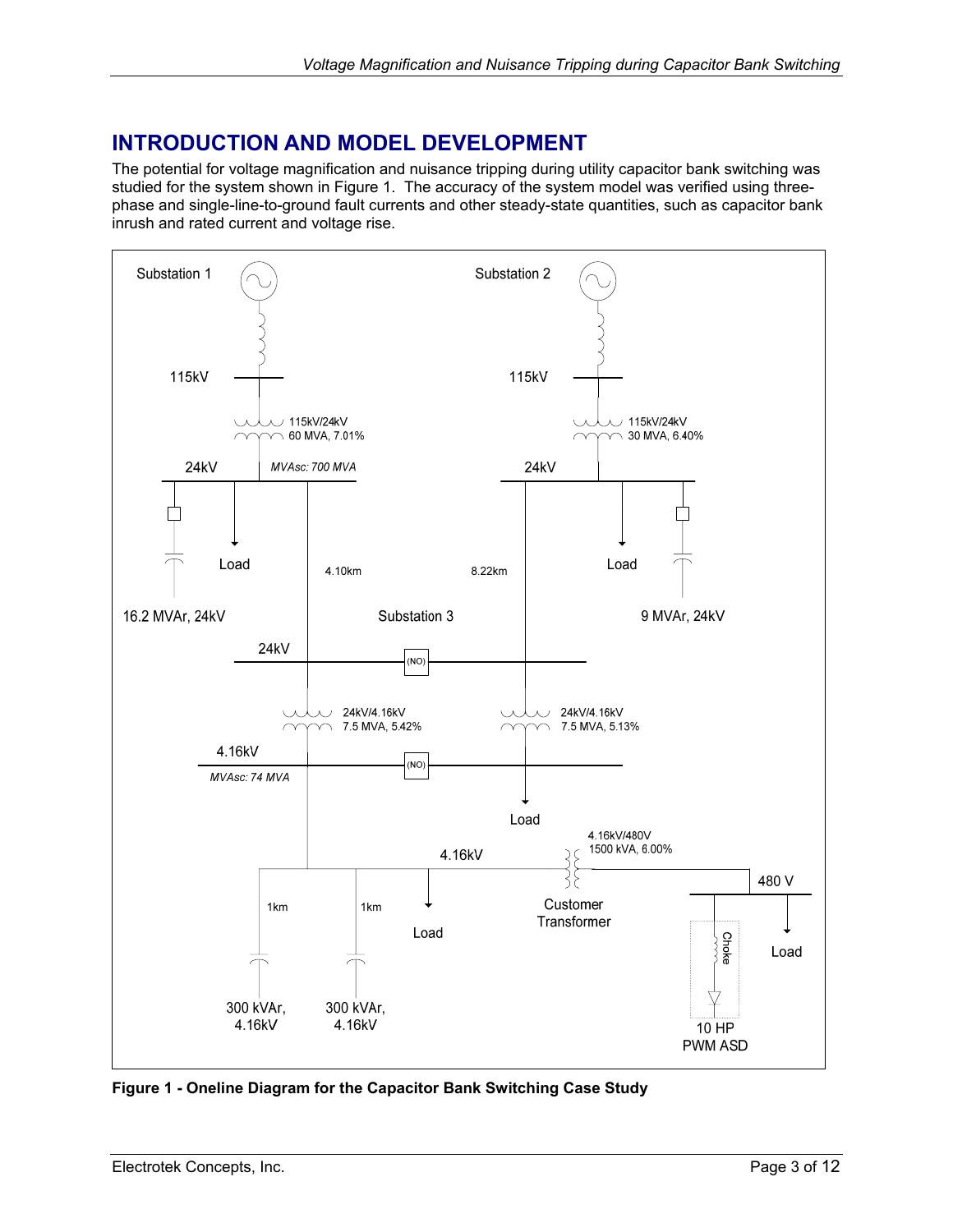<span id="page-3-0"></span>Voltage magnification occurs when the transient oscillation initiated by the energization of a utility capacitor bank excites a series resonance formed by a step-down transformer and power factor correction capacitor bank on the utility's or customer's lower voltage system. The result is a higher overvoltage magnitude at the lower voltage bus. Previous research has indicated that the worst magnified transient occurs when the following conditions are met:

- 1. The rating of the switched capacitor bank is significantly larger (>10) than the lower voltage power factor correction bank (e.g., 16.2 MVAr vs. 300 kVAr).
- 2. The energizing frequency of the utility capacitor bank is close to the series resonant frequency formed by the step-down transformer and the lower voltage capacitor bank.
- 3. There is relatively little damping (resistive load) provided by the lower voltage load (typical industrial plant configuration - primarily motor load).

Nuisance tripping refers to the undesired shutdown of a customer's adjustable-speed drive or other power-electronic-based process device due to a transient overvoltage on the device's dc bus. Very often, this overvoltage is caused by utility transmission or distribution capacitor bank energization. Considering the fact that many distribution banks are time clock controlled, it is easy to see how this event can occur on a regular basis, thereby causing numerous process interruptions for the customer.

The nuisance tripping event consists of an overvoltage trip due to a dc bus overvoltage on voltage-source inverter drives. Typically, for the protection of the dc capacitor and inverter components, the dc bus voltage is monitored and the drive tripped when it exceeds a preset level. This level is typically around 780 volts (for 480 volt applications), which is only 120% of the nominal dc voltage. It is important to note that nuisance tripping can occur even if the customer does not have power factor correction capacitor banks.

An adjustable-speed drive system consists of three basic components and a control system as illustrated in [Figure 2.](#page-3-1) The rectifier converts the three-phase ac input to a dc voltage, and an inverter circuit utilizes the dc signal to produce a variable magnitude, variable frequency ac voltage, that is used to control the speed of an ac motor.

<span id="page-3-1"></span>

**Figure 2 - Adjustable-speed Drive Simulation Model**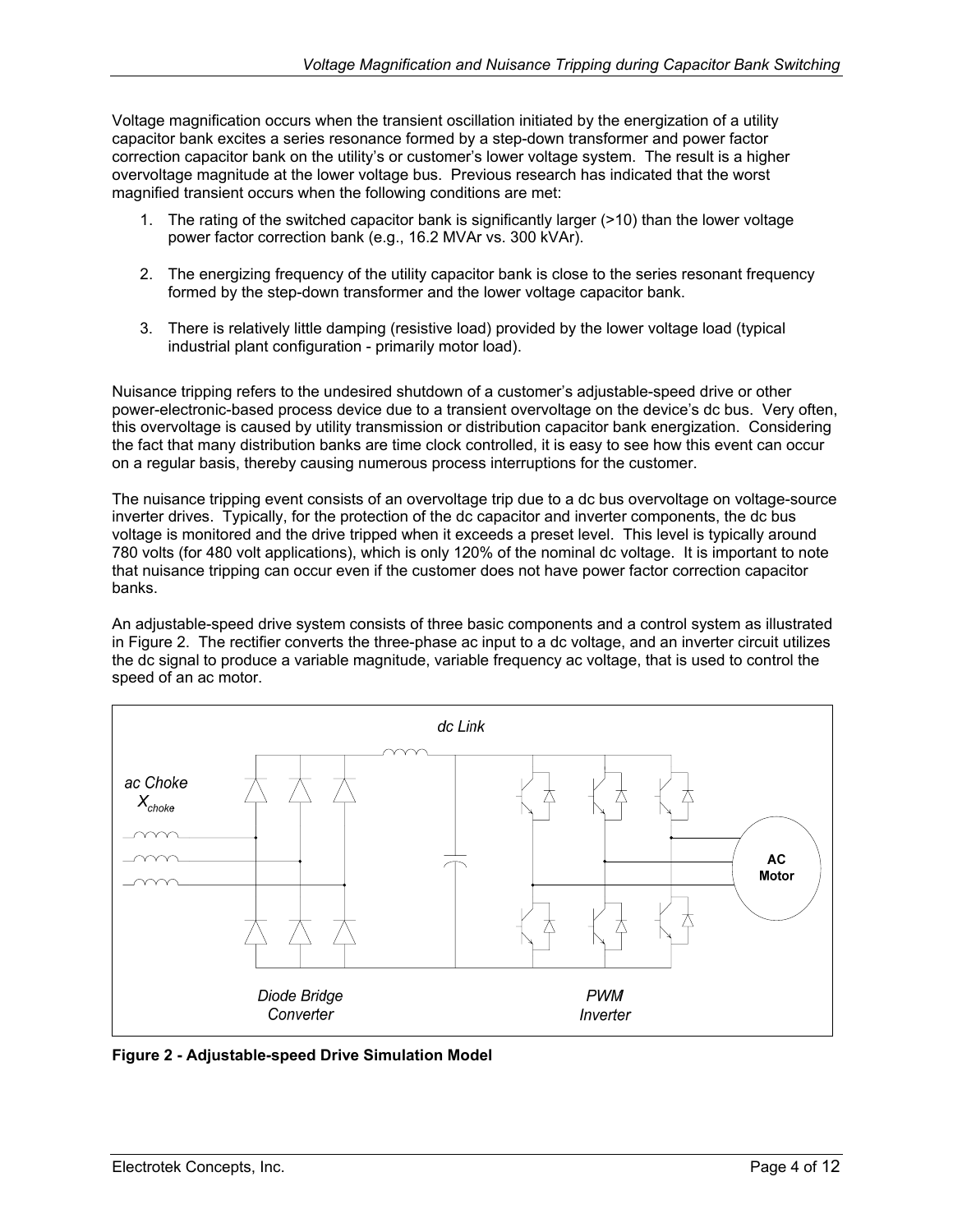#### <span id="page-4-0"></span>**SIMULATION RESULTS**

Energizing a shunt capacitor bank from a predominantly inductive source creates an oscillatory transient that can approach twice the normal system peak voltage  $(V_{\text{ok}})$ . The characteristic frequency  $(f_s)$  of this transient is given by the following expression:

$$
f_s = \frac{1}{2\pi\sqrt{\left(L_s*C\right)}} \approx f_{\text{system}} * \sqrt{\frac{X_c}{X_s}} = f_{\text{system}} * \sqrt{\frac{MVA_{\text{sc}}}{MVAr_{3\varphi}}} = f_{\text{system}} * \sqrt{\frac{1}{\Delta V}}
$$

where:

 $f_s$  = characteristic frequency (Hz)

 $L<sub>s</sub>$  = positive sequence source inductance (H)

 $C =$  capacitance of bank  $(F)$ 

 $f_{system}$  = system frequency (50 or 60 Hz)

 $X<sub>s</sub>$  = positive sequence source impedance ( $\Omega$ )

 $X_c$  = capacitive reactance of bank ( $\Omega$ )

 $MVA<sub>sc</sub>$  = three-phase short circuit capacity (MVA)

 $MVAr_{3\phi}$  = three-phase capacitor bank rating (MVAr)

∆V = steady-state voltage rise (per-unit)

The energizing frequency for the 16.2 MVAr, 24kV (74.60µF) distribution capacitor bank with a source strength  $(I_{3\omega})$  of 16.85 kA (2.18mH) may be approximated using the following expression:

$$
f_s \approx f_{\text{system}} * \sqrt{\left(\frac{\text{MVA}_{\text{sc}}}{\text{MVA}_{\text{3}\phi}}\right)} = 60 * \sqrt{\left(\frac{700.44}{16.2}\right)} = 394.5 \text{ Hz}
$$

where:

$$
MVA_{sc} = \sqrt{3} * 24kV * 16.85kA = 700.44 MVA
$$

The steady-state voltage rise for this case may be approximated using the following expression:

$$
\Delta V = \left(\frac{M V A r_{3\phi}}{M V A_{\rm sc}}\right) * 100 = \left(\frac{16.2}{700.44}\right) * 100 = 2.3\%
$$

Finally, the peak inrush current  $(I_{\text{ok}})$  (refer to [Figure 3\)](#page-5-1) may be approximated using the following expression:

$$
I_{pk} = \frac{V_{pk}}{\sqrt{\left(\frac{L_s}{C}\right)}} = \frac{24kV \cdot \left(\frac{\sqrt{2}}{\sqrt{3}}\right)}{\sqrt{\left(\frac{2.18mH}{74.60\mu F}\right)}} = 3625A
$$

where:

 $V_{pk}$  = peak system voltage (line-to-ground)  $L<sub>s</sub>$  = positive sequence source inductance (H)

$$
C =
$$
 capacitance of bank  $(F)$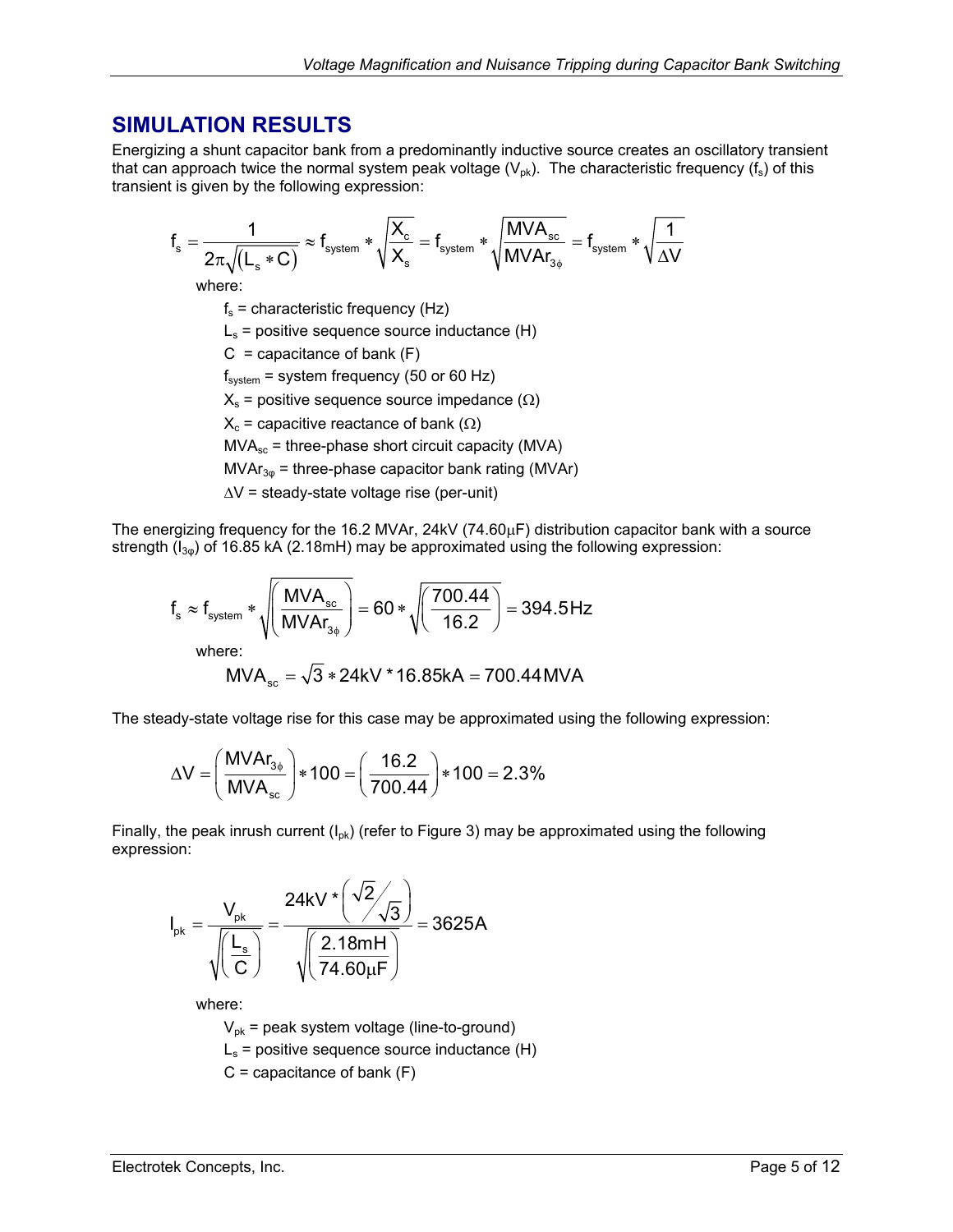<span id="page-5-1"></span><span id="page-5-0"></span>

**Figure 3 - Inrush Current during Capacitor Bank Energization** 

It is important to note that the peak inrush current is estimated without including resistance in the calculation, and in general, actual and simulated values are somewhat lower. The peak simulated inrush current for the 16.2 MVAr capacitor bank was 3273 amps (90% of calculated value).

The maximum transient overvoltage (refer to [Figure 4\)](#page-5-2) at the 24kV substation bus when energizing the 16.2 MVAr capacitor bank was 1.66 per-unit. Typical overvoltage magnitude levels range from 1.3 to 1.8 per-unit for larger substation capacitor banks. The maximum transient overvoltage (refer to [Figure 5\)](#page-6-1) at the 4.16kV bus was 1.34 per-unit so voltage magnification did not occur for this system.

<span id="page-5-2"></span>

**Figure 4 - Substation Bus Voltage during Capacitor Bank Energization**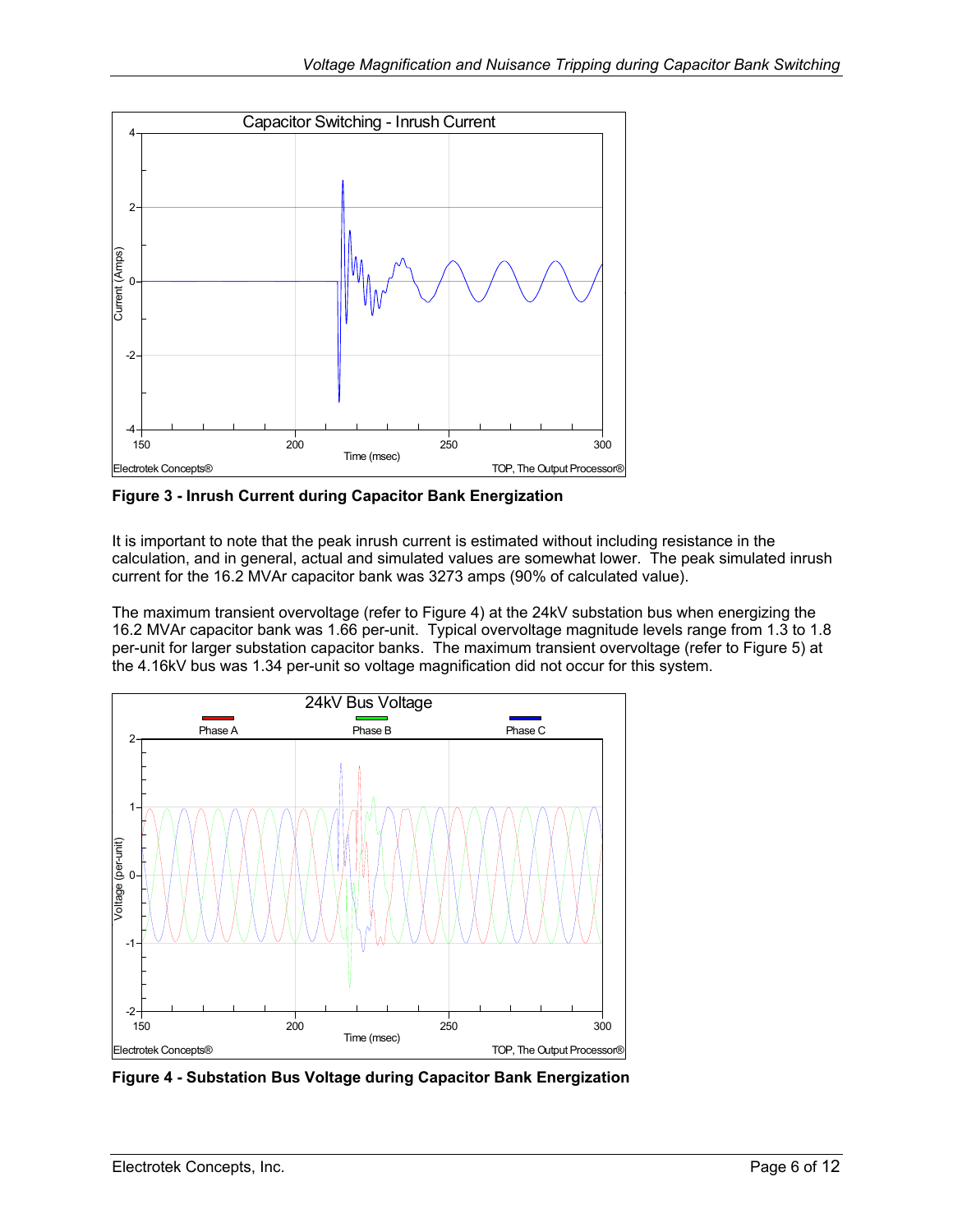<span id="page-6-1"></span><span id="page-6-0"></span>

**Figure 5 - 4.16kV Bus Voltage during Capacitor Bank Energization** 

[Figure 6](#page-6-2) shows the resulting dc voltage on the 10 hp adjustable-speed drive in the customer facility. The peak transient voltage is 808 volts, which is somewhat higher than the assumed trip level of 780 volts, so it is assumed that the drive will trip for this case.

<span id="page-6-2"></span>

**Figure 6 - ASD dc Link Voltage during Capacitor Bank Energization**

The effectiveness of synchronous closing control on the substation capacitor bank switch was evaluated in a series of cases that varied the timing error from an ideal voltage zero closing. Synchronous closing is independent contact closing of each phase near a voltage zero. Previous analysis has indicated that a closing consistency of ±1.0msec provides overvoltage control comparable to properly rated pre-insertion resistors.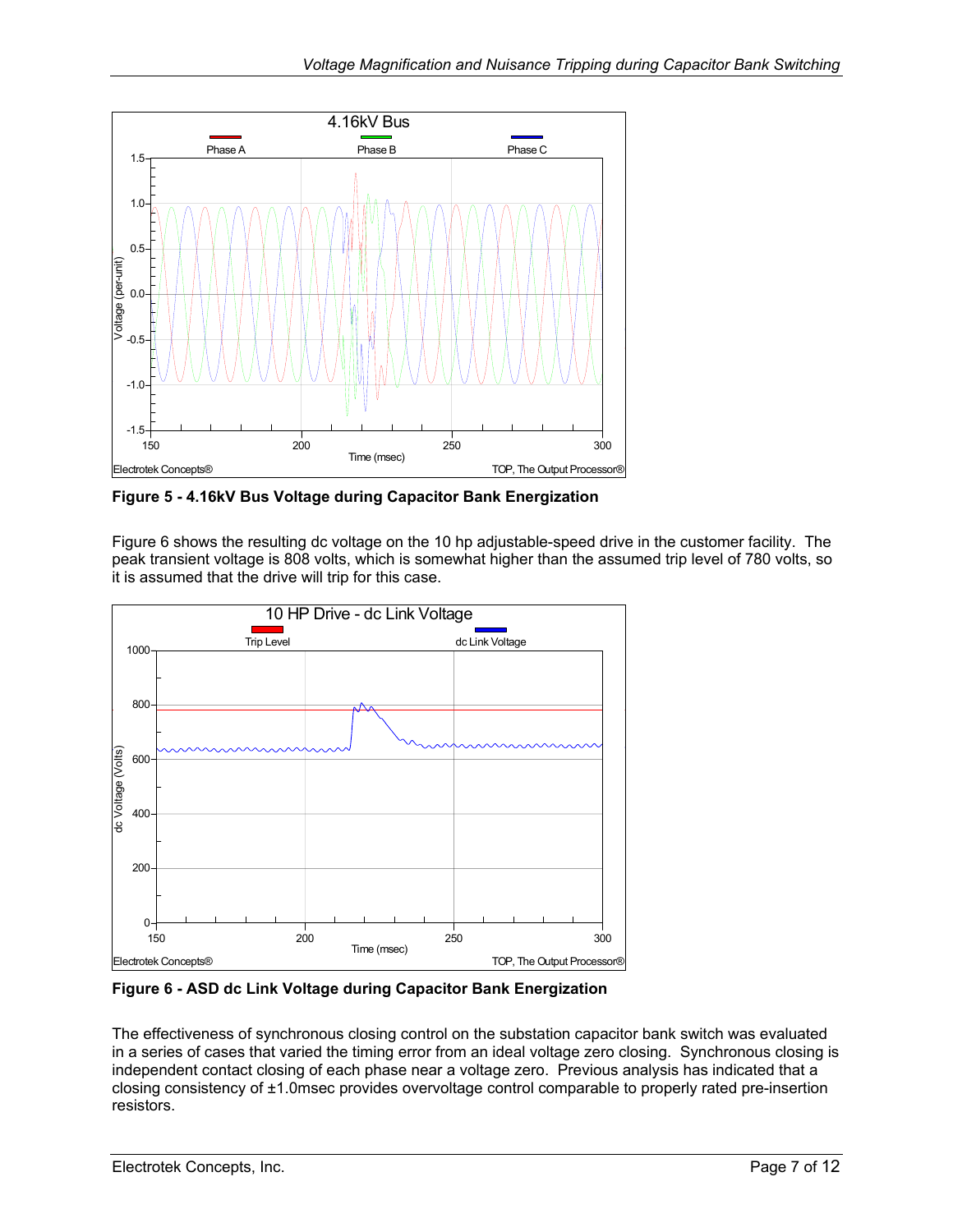<span id="page-7-1"></span>

<span id="page-7-0"></span>[Figure 7](#page-7-1) shows the resulting 24kV bus voltage for the worst-case synchronous closing control case with a +1.0msec error. The maximum transient overvoltage is reduced from 1.66 per-unit to 1.09 per-unit.

**Figure 7 - Substation Bus Voltage with Synchronous Closing Control** 

[Figure 8](#page-7-2) shows the resulting dc link voltage for the adjustable-speed drive for the synchronous closing control case with a +1.0msec error. The dc overvoltage is reduced from 808 volts to 748 volts, so it is assumed that the drive will not trip for this case.

<span id="page-7-2"></span>

**Figure 8 - ASD dc Link Voltage with Synchronous Closing Control**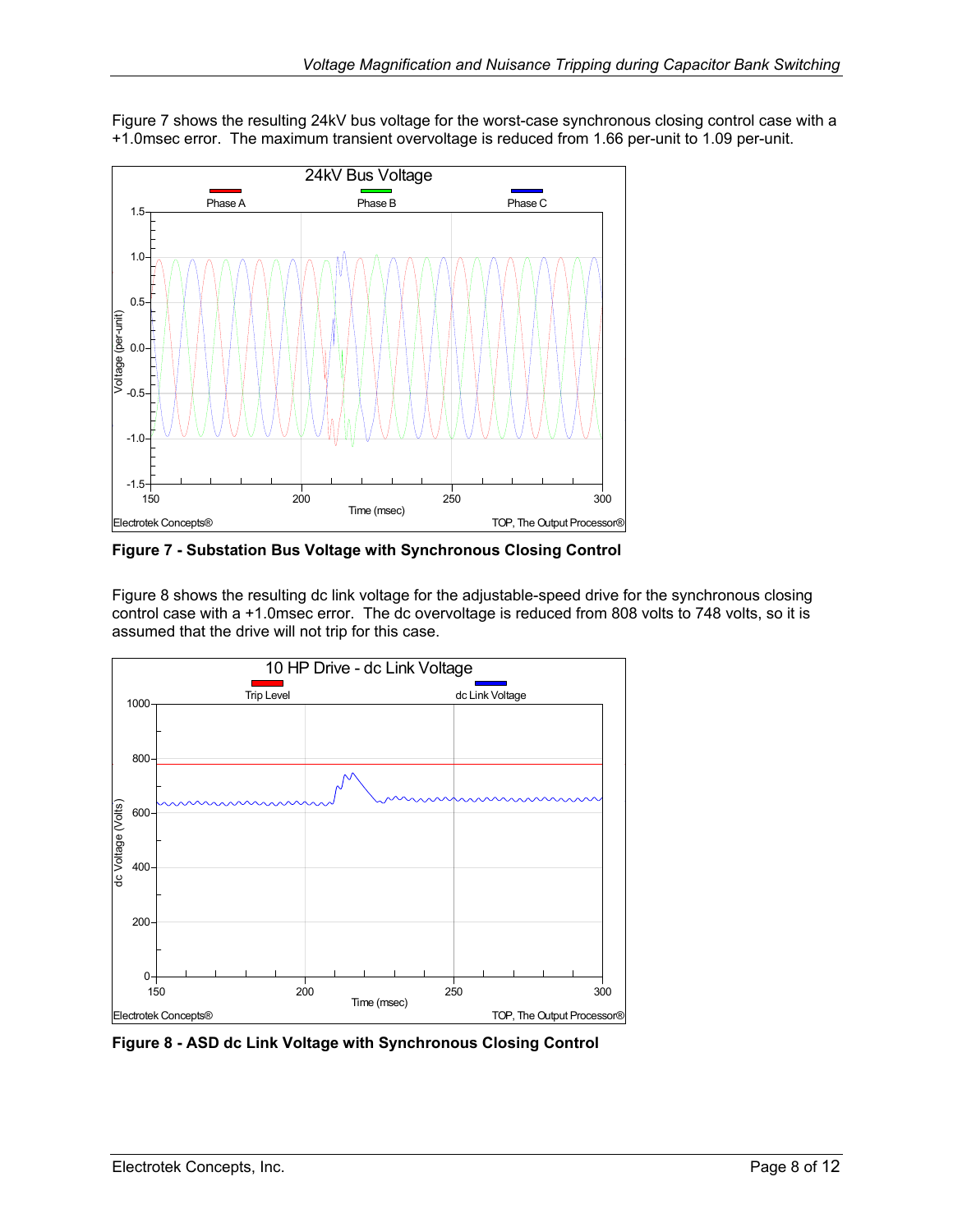<span id="page-8-0"></span>A pre-insertion resistance provides a means for reducing the transient currents and voltages associated with the energization of a shunt capacitor bank. The impedance is shorted-out (bypassed) shortly after the initial transient dissipates, thereby causing a second transient event. The insertion transient typically lasts for less than one cycle of the system frequency. The performance of pre-insertion impedance is evaluated using both the insertion and bypass transient magnitudes, as well as the capability to dissipate the energy associated with the event, and repeat the event on a regular basis.

Pre-insertion resistors and high-loss pre-insertion inductors are one of the most effective means for controlling capacitor bank energizing transients. The optimum resistor value for controlling capacitor bank energizing transients depends primarily on the capacitor bank rating and the source strength. It should be approximately equal to the surge impedance  $(Z<sub>s</sub>)$  formed by the capacitor bank and source:

$$
R_{\text{optimum}} \approx \sqrt{\left(\frac{L_s}{C}\right)}
$$

where:

 $L<sub>s</sub>$  = positive sequence source inductance (H)  $C =$  capacitance of bank  $(F)$ 

The optimum resistor rating for the 16.2 MVAr, 24kV (74.60µF) substation capacitor bank with a source strength  $(I_{3\omega})$  of 16.85 kA (2.18mH) may be approximated using the following expression:

$$
R_{\text{optimum}} \approx \sqrt{\left(2.18 m H \middle/ 74.60 \mu F \right)} = 5.4 \Omega
$$

A 6.4Ω resistor was chosen for the simulation because it is available commercially. [Figure 9](#page-8-1) shows the resulting 24kV bus voltage for the 6.4Ω pre-insertion resistor case. The maximum transient overvoltage is reduced from 1.66 per-unit to 1.12 per-unit.

<span id="page-8-1"></span>

**Figure 9 - Substation Bus Voltage with Pre-insertion Resistor**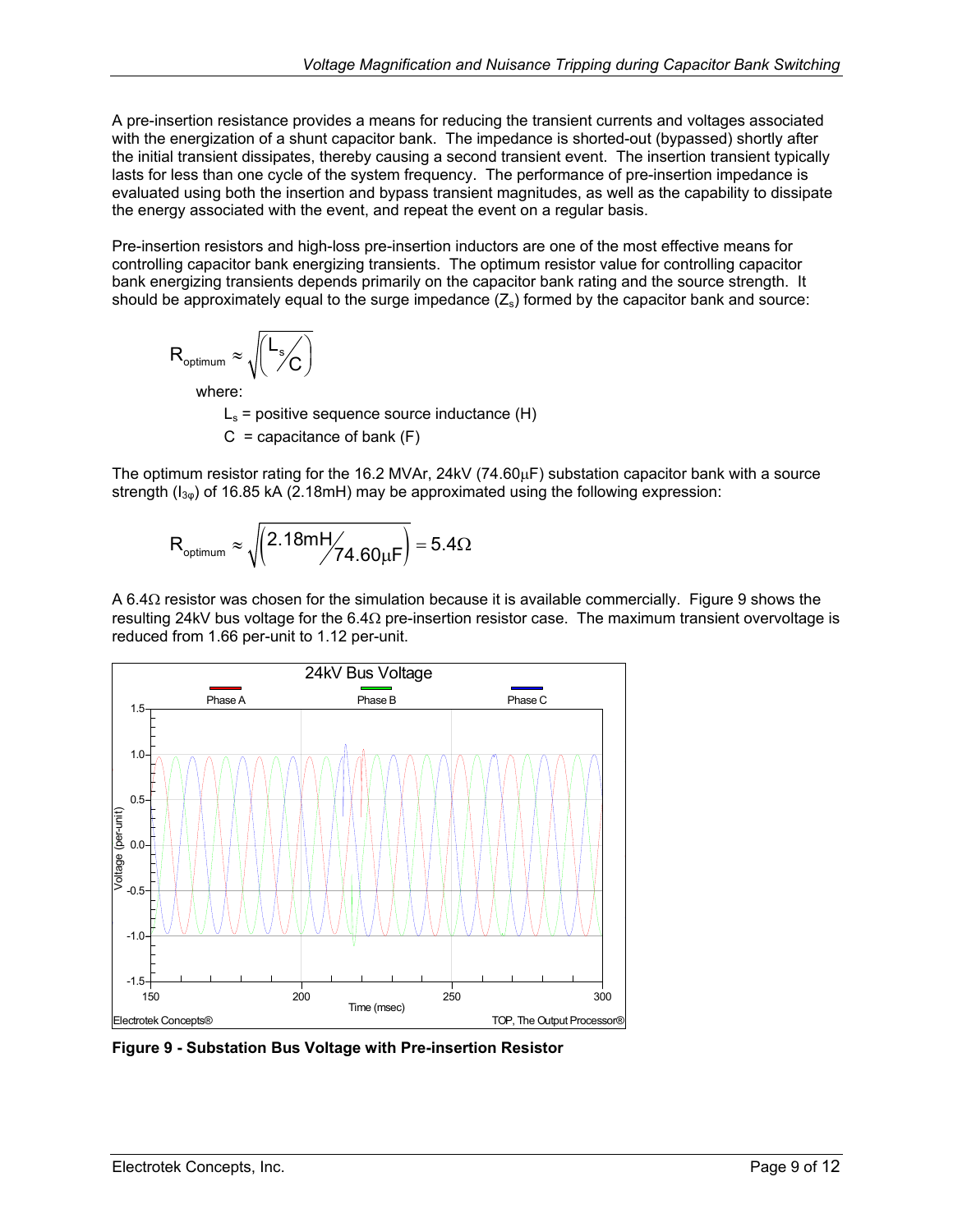<span id="page-9-0"></span>[Figure 10](#page-9-1) shows the resulting dc link voltage for the adjustable-speed drive for the 6.4 $\Omega$  pre-insertion resistor case. The dc overvoltage is reduced from 808 volts to 710 volts, so it is assumed that the drive will not trip for this case.

<span id="page-9-1"></span>

**Figure 10 - ASD dc Link Voltage with Pre-insertion Resistor** 

The most effective methods for eliminating nuisance tripping are to reduce the energizing transient overvoltage, or to isolate the drives from the system with series inductors, often referred to as chokes. The additional series inductance of the choke will reduce the transient magnitude at the input to the drive and the associated current surge into the dc link filter capacitor, thereby limiting the dc overvoltage.

While determining the precise inductor rating for a particular application may require a detailed computer simulation study, a more common approach involves the widespread application of a standard 3% value. The 3% rating is based upon the drive kVA rating and is usually sufficient for most applications where voltage magnification is not also a concern. Generally, the choke is specified in *%X* and *hp*. However, the inductance of the choke may be approximated using the following relationship. A 3% choke for the customer's 10 hp drive would have the following inductance:

$$
L_{\text{choke}} \approx \left(\frac{\left(\frac{kV_{\phi\phi}^2}{(hp_{\text{1000}})}\right) * X\%}{2 * \pi * f_{\text{system}}}\right) = \left(\frac{\left(\frac{0.480^2}{(10_{\text{1000}})}\right) * 0.03}{2 * \pi * 60}\right) = 1.83 \text{mH}
$$
\nwhere:  
\n $f_{\text{system}} = \text{system fundamental frequency (50 or 60 Hz)}$   
\n $X = \text{inductive reactance of ac chose (%)}$   
\n $kV_{\phi\phi} = \text{system rms phase-to-phase voltage (kV)}$   
\n $hp = \text{Horsepower rating of the drive (hp)}$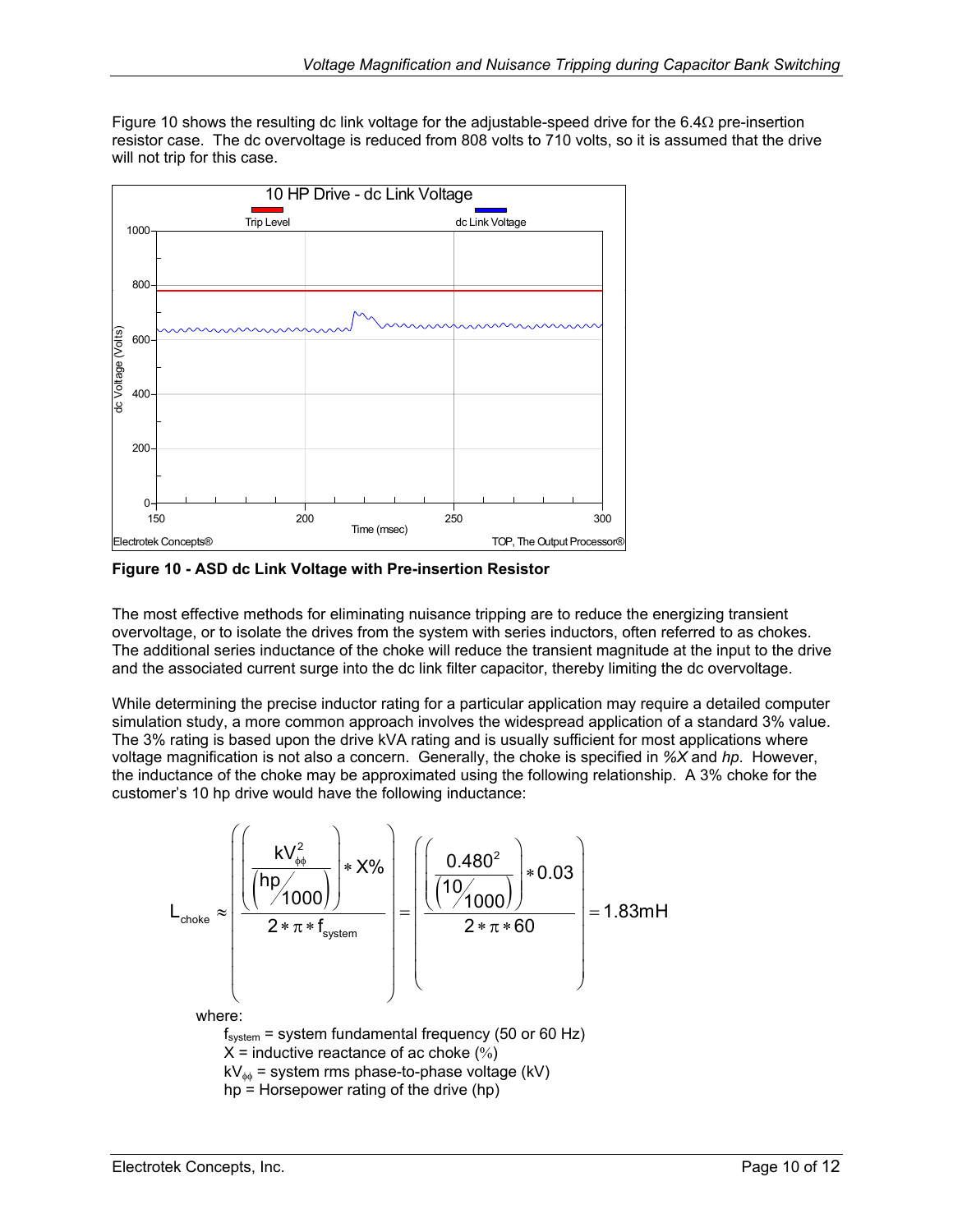<span id="page-10-0"></span>[Figure 11](#page-10-1) shows the resulting dc link voltage for the adjustable-speed drive with a 3% choke applied to the ac terminals. The dc overvoltage is reduced from 808 volts to 736 volts, so it is assumed that the drive will not trip for this case.

<span id="page-10-1"></span>

**Figure 11 - ASD dc Link Voltage with a 3% Choke** 

### **SUMMARY**

Observations and conclusions for this case study include:

- 1. The devices and equipment being applied on the power system are more sensitive to power quality variations than equipment applied in the past. New equipment includes microprocessorbased controls and power-electronic devices that are sensitive to many types of disturbances. Controls can be affected, resulting in nuisance tripping or misoperation as part of an important process, or actual device failure can occur.
- 2. Capacitor bank switch selection and configuration will generally depend on switch capabilities (e.g., short circuit interrupting and capacitance switching ratings), mitigation device selection (e.g., pre-insertion vs. synchronous closing), site considerations, and an economic evaluation.
- 3. Inrush currents during energization should be below rated breaker/switch capabilities.
- 4. Transient overvoltages related to voltage magnification at lower voltage buses were found to be below arrester protective levels for the simulated system. However, these transients may exceed levels that could cause nuisance tripping of adjustable-speed drives.
- 5. Transient overvoltages associated with energization of the 24kV capacitor bank can be significantly reduced with the application of synchronous closing control or pre-insertion resistors. In addition, the resulting overvoltages at distribution capacitor banks and lower voltage customer locations were also reduced, thereby significantly reducing the probability of localized customer problems due to sensitive equipment or low voltage power factor correction.